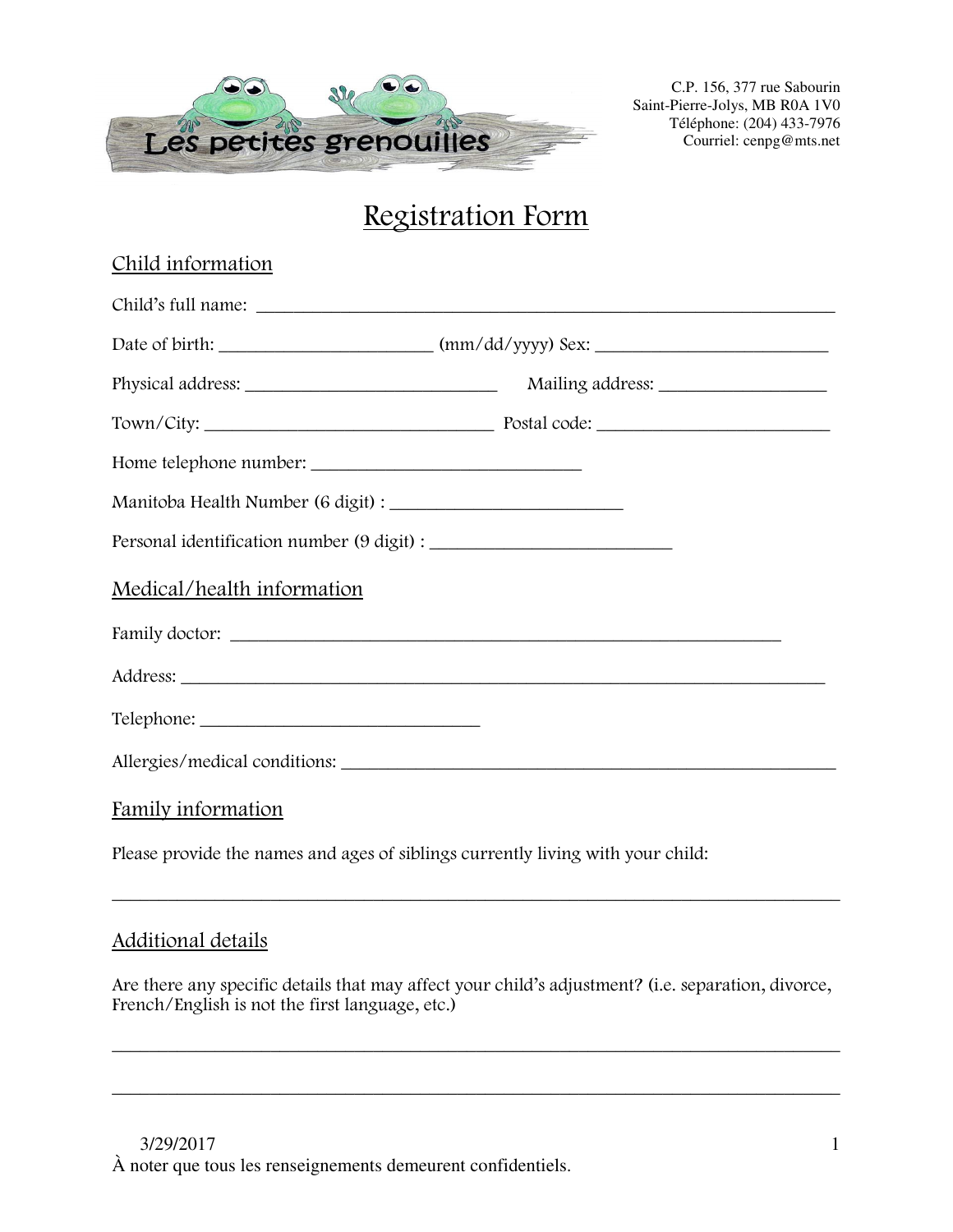Is there any other information you wish to provide that may help us to get to know your child?

\_\_\_\_\_\_\_\_\_\_\_\_\_\_\_\_\_\_\_\_\_\_\_\_\_\_\_\_\_\_\_\_\_\_\_\_\_\_\_\_\_\_\_\_\_\_\_\_\_\_\_\_\_\_\_\_\_\_\_\_\_\_\_\_\_\_\_\_\_\_\_\_\_\_\_\_\_\_

\_\_\_\_\_\_\_\_\_\_\_\_\_\_\_\_\_\_\_\_\_\_\_\_\_\_\_\_\_\_\_\_\_\_\_\_\_\_\_\_\_\_\_\_\_\_\_\_\_\_\_\_\_\_\_\_\_\_\_\_\_\_\_\_\_\_\_\_\_\_\_\_\_\_\_\_\_\_

Are there custody/court orders in effect? Yes No

If yes, original copies must be provided and copies will be made for your child's file. Please note that all information on file is confidential.

### Parental/guardian information

| Mother/guardian:            |  |
|-----------------------------|--|
|                             |  |
|                             |  |
| *If different from child's: |  |
|                             |  |
|                             |  |
|                             |  |
|                             |  |
|                             |  |
| Father/guardian:            |  |
|                             |  |
|                             |  |
| *If different from child's: |  |
|                             |  |
|                             |  |
|                             |  |
|                             |  |
|                             |  |

3/29/2017

À noter que tous les renseignements demeurent confidentiels.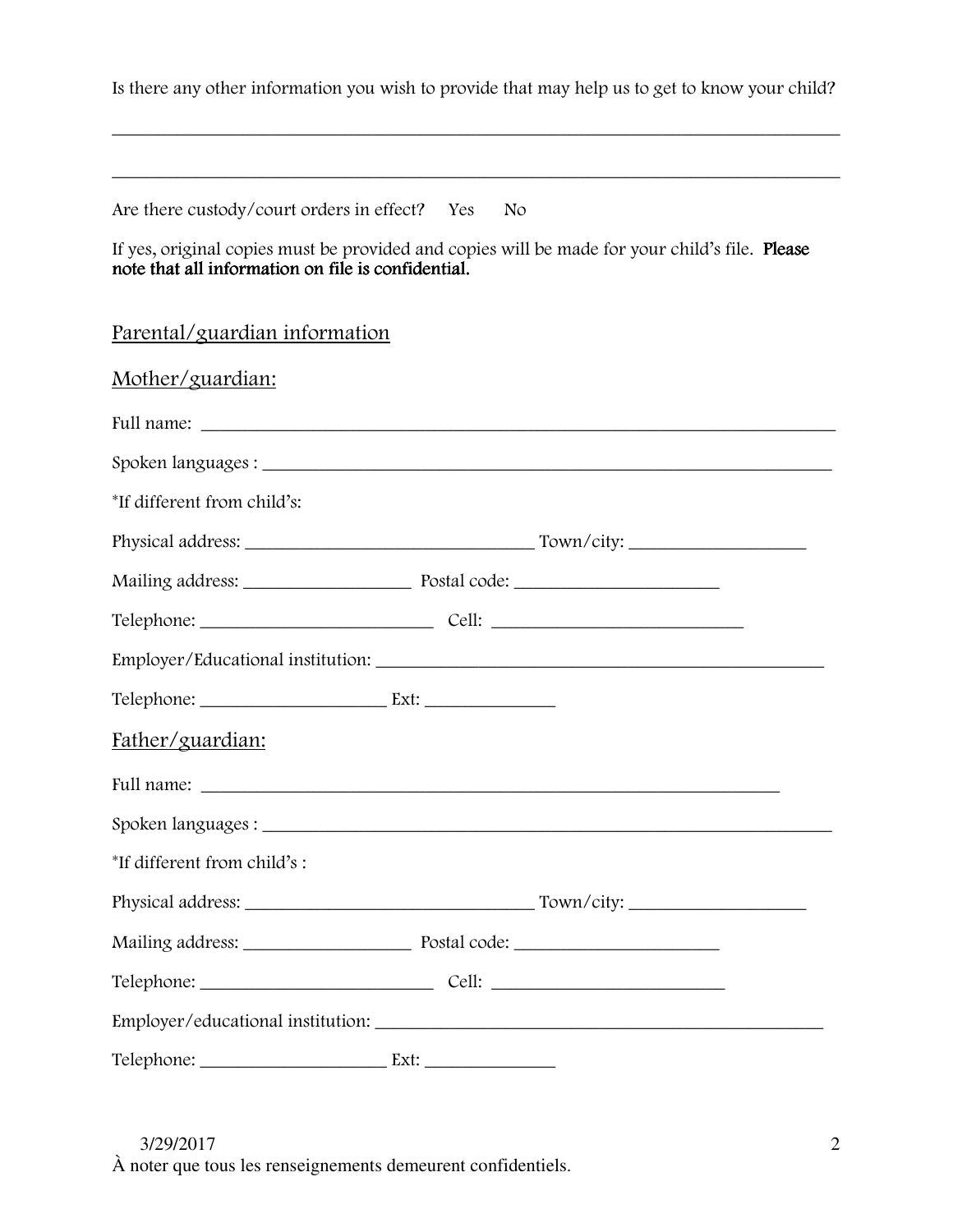#### Emergency contact person(s) and individuals authorized to pick up child

I) In the event of an emergency, if the parent/guardian cannot be reached, please list four individuals who are authorized to be contacted :

| Name: <u>Name:</u> Relation to child: |  |  |
|---------------------------------------|--|--|
|                                       |  |  |

### Emergency care and transportation

If at any time, due to such circumstances as an injury or sudden illness, medical treatment is necessary, and the parent/guardian or the emergency persons listed above cannot be reached, I give consent for the child care staff of Les petites grenouilles to take the appropriate emergency measures they deem necessary for the protection of my child in their care.

I understand that this could include:

- Calling a doctor, interpreting, and following his directions
- Bringing my child to the hospital via ambulance
- The transfer of my child's medical file to the hospital or the health center
- All expenses incurred by such care, including ambulance fees, are our responsibility
- If the centre cannot reach our family doctor my child may be brought to the local emergency room

\_\_\_\_\_\_\_\_\_\_\_\_\_\_\_\_\_\_\_\_\_\_\_\_\_\_\_\_\_\_\_\_\_\_\_\_\_\_\_\_\_\_\_\_\_\_\_\_\_\_ \_\_\_\_\_\_\_\_\_\_\_\_\_\_\_\_\_\_\_\_\_\_\_\_ Signature of parent/guardian Date